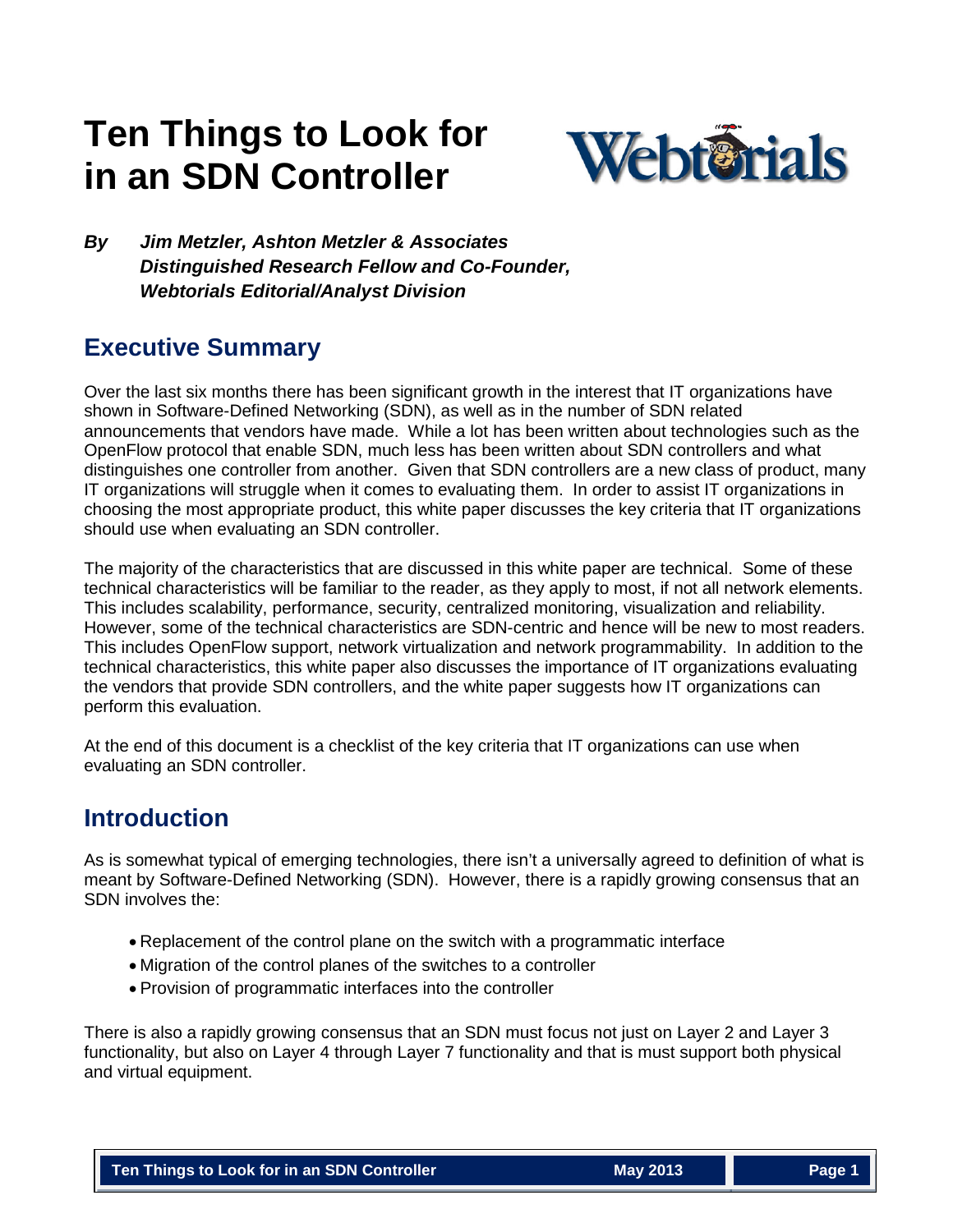Although other techniques are possible, the OpenFlow protocol is the most commonly used technique to program the forwarding behavior of the switches that comprise an SDN. The protocol was developed at Stanford, with v1.0 of the protocol published at the end of 2009 and v1.1 at the beginning of 20[1](#page-1-0)1<sup>1</sup>. In March of 2011, the Open Networking Foundation (ONF) was created and the intellectual property rights of OpenFlow were transitioned to it. Part of the ONF charter is to control and commercialize OpenFlow. With that goal in mind, the ONF recently released OpenFlow v1.3 and in [2](#page-1-1)012 the ONF sponsored two PlugFest events<sup>2</sup>, each with the goal to drive interoperability between OpenFlow enabled devices.

The vision of the ONF is to make open SDNs the new norm for networks. The typical standards organization is comprised of companies who intend to provide the technology that is being standardized. The ONF organizational model is notably different. While many of the over eighty members of the ONF will indeed provide the technology necessary to implement an SDN, the board members of the ONF are:

- Deutsche Telekom
- Facebook
- Goldman Sachs
- Google
- Microsoft
- NTT Communications
- Verizon
- Yahoo!

The companies listed above run some of the largest data centers in the world. They are driving the development of SDN and OpenFlow because they believe that SDN and OpenFlow will provide them with significant benefits. Their role on the ONF Board also helps to ensure that OpenFlow will be able to meet the needs of even the largest organizations.

While a lot has been written about OpenFlow<sup>[3](#page-1-2)</sup>, much less has been written about controllers, which operate at the heart of every SDN, and what distinguishes one controller from another. In order to fill that void, this white paper discusses the key criteria that IT organizations should use when evaluating an SDN controller.

# **The SDN Controller**

As shown in **[Figure 1](#page-2-0)**, an SDN controller instructs the switches as to what actions they should take via what is commonly called the southbound API. As previously mentioned, OpenFlow is rapidly becoming the dominant way for an SDN controller to communicate with switches. The switches shown in **[Figure](#page-2-0)  [1](#page-2-0)** can either be pure OpenFlow switches, whereby the only function that they provide is to forward

<span id="page-1-1"></span><span id="page-1-0"></span><https://www.opennetworking.org/standards/intro-to-openflow><br><http://www.eetimes.com/electronics-news/4398846/Twenty-companies-attend-OpenFlow-plugfest><br>https://www.opennetworking.org/standards/intro-to-openflow

<span id="page-1-2"></span>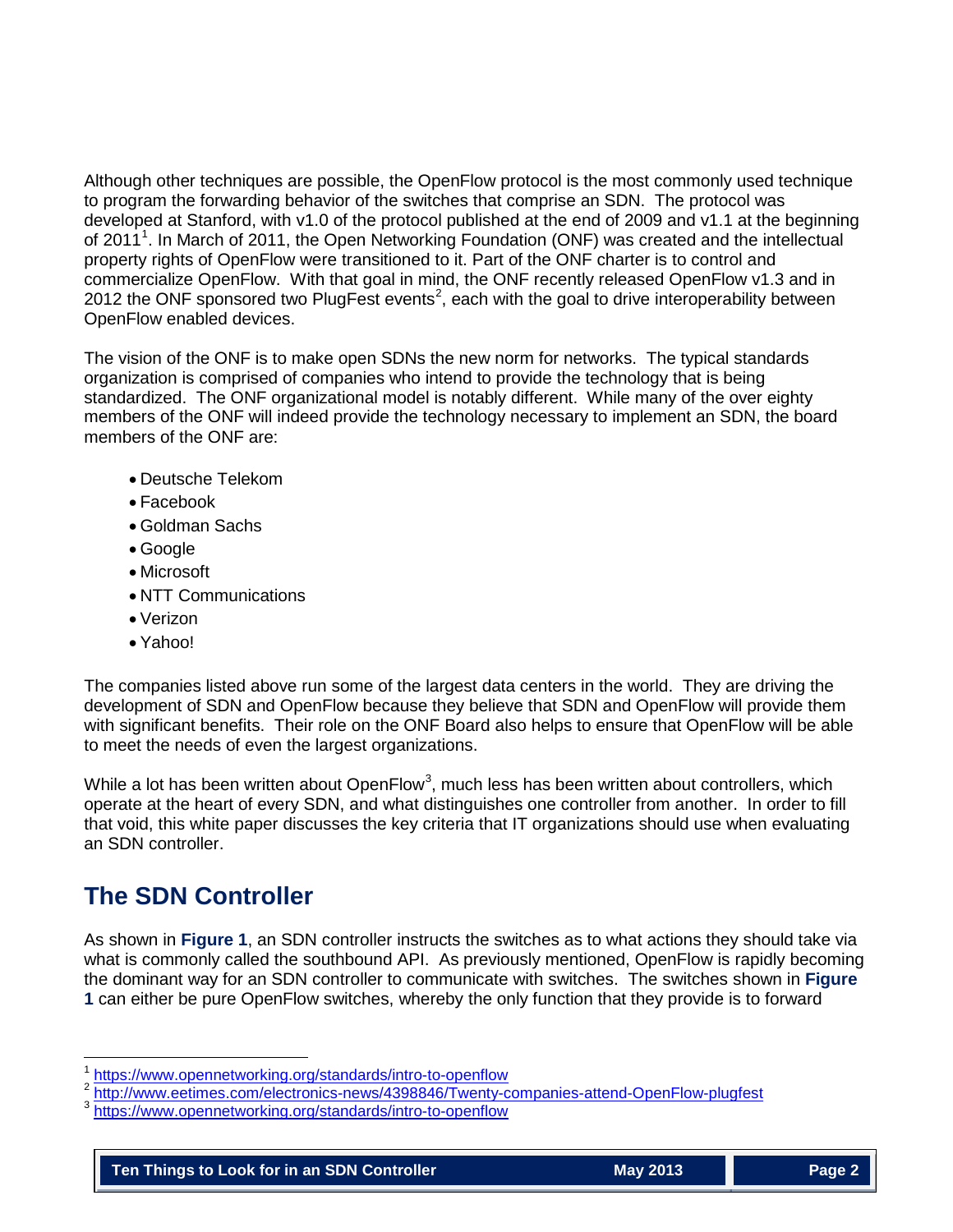packets, or they can be OpenFlow-hybrid switches that support both OpenFlow enabled flow forwarding and traditional Ethernet switch bridging and routing.

<span id="page-2-0"></span>

The SDN controller is a new class of data networking product. The ten key characteristics that IT organizations should look for when evaluating an SDN controller are described below.

# **1. OpenFlow Support**

When a packet arrives at an OpenFlow switch, the header fields are compared to flow table entries. If a match is found, the packet is either forwarded to specified port(s) or dropped, depending on one or more actions stored in the flow table. When an OpenFlow switch receives a packet that does not match the flow table entries, it encapsulates the packet and sends it to the controller. The controller then decides how the packet should be handled and notifies the switch to either drop the packet or make a new entry in the flow table to support the new flow.

**[Figure 2](#page-2-1)** shows the 12-tuple of header fields that is used to match flows in the flow table.

<span id="page-2-1"></span>

| <b>Figure 2: The OpenFlow V1.0 Flow Table Fields</b> |        |      |             |  |                                  |        |    |                      |      |        |      |
|------------------------------------------------------|--------|------|-------------|--|----------------------------------|--------|----|----------------------|------|--------|------|
| Ingress                                              | Ether  |      |             |  | Ether   Ether   VLAN   VLAN   IP |        | ID | IP                   | l IP | Source | Dest |
| Port                                                 | Source | Dest | I Type I ID |  | Prior                            | Source |    | I Dest   Proto   TOS |      | I Port | Port |

According to the ONF, the majority of its members have implemented v1.0 of OpenFlow. The OpenFlow v1.0 standard contains a number of optional actions such as the ability to change the content of the header fields or to flood the packet along the spanning tree. The ONF has also stated that many of its members are focusing their development efforts on implementing OpenFlow v1.3 that was ratified in June 2012.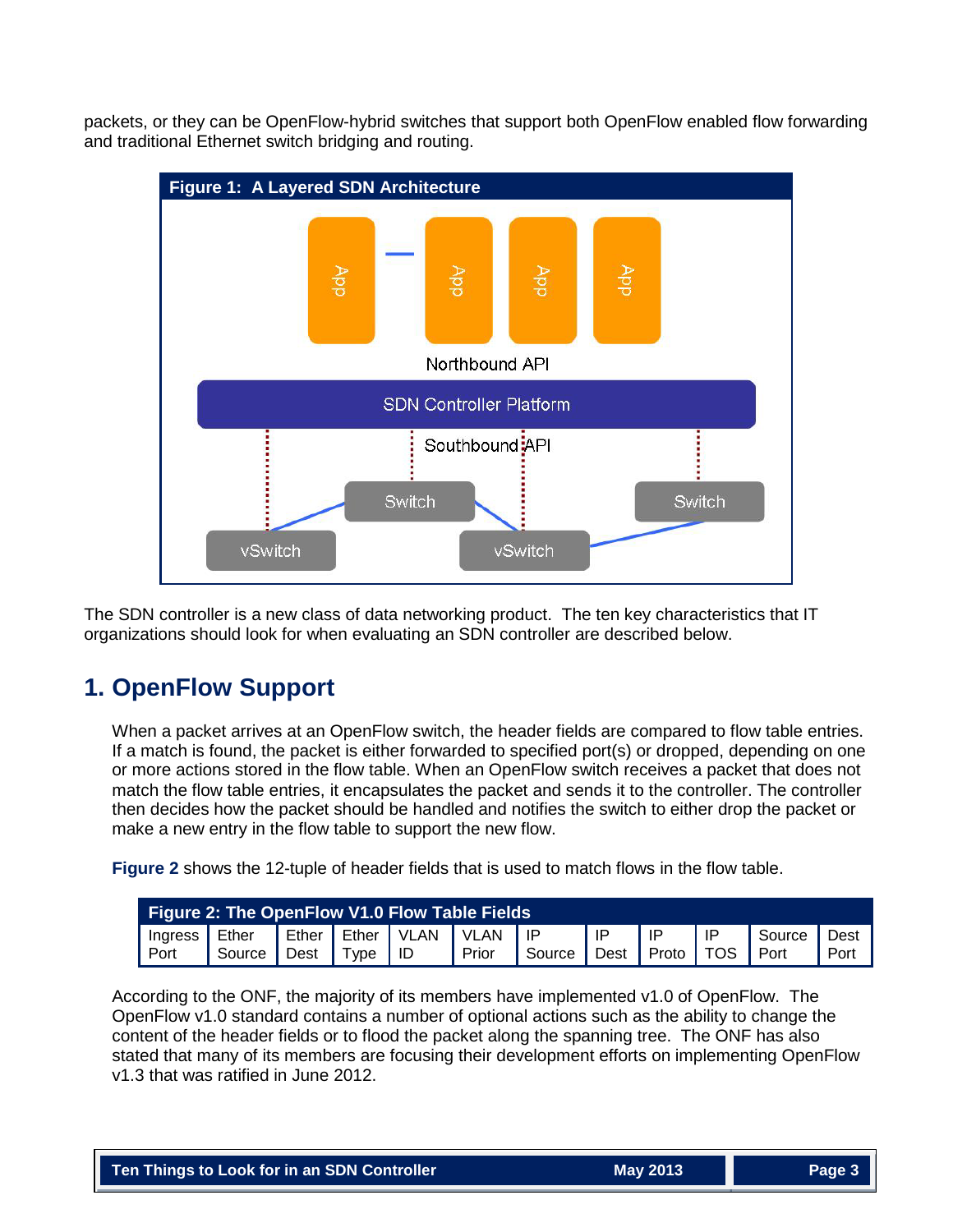Some of the basic functionality that any OpenFlow controller should be able to support includes:

- Match on any field in the 12 tuple as shown in [Figure 2.](#page-2-1)
- Support for OpenFlow actions such as header rewriting.
- Discovering the network using the Link Layer Discovery Protocol (LLDP).

When choosing an OpenFlow controller IT organizations need to understand the OpenFlow functionality that the controller currently supports as well as the vendor's roadmap to implement newer versions of OpenFlow, such as v1.3. One reason for needing to understand this roadmap is that important functionality such as IPv6 support is not part of OpenFlow v1.0 but is part of the OpenFlow v1.3 standard. IT organizations also need to understand the vendor's support for the many optional features in the OpenFlow protocol as well as for vendor extensions to the protocol.

### **2. Network Virtualization**

One of the most important benefits of an SDN is network virtualization. Network virtualization is nothing new. One type of network virtualization that has been in production networks for decades is a virtual LAN (VLAN). VLANs partition an Ethernet network into as many as 4,094 broadcast domains and have been a convenient means of isolating different types of traffic that share the same switched LAN infrastructure. Another type of network virtualization that has been in production networks for a decade is Virtual Routing and Forwarding (VRF) instances. VRF is a form of Layer 3 network virtualization in which a physical router supports multiple virtual router instances, each running its own routing protocol instance and maintaining its own forwarding table.

While virtualization techniques such as VLANs and VRF are helpful, they are limited both in scope and in value. To add maximum value, network virtualization must be end-to-end and it must abstract and pool network resources in a manner similar to how server virtualization abstracts and pools compute resources. These capabilities enable the creation of tenant-specific virtual networks whose topology is decoupled from the topology of the underlying physical network, and it also enables IT organizations to dynamically create policy-based virtual networks to meet a wide range of requirements. One of the many advantages of decoupling the virtual networks from the physical networks is that it enables IT organizations to make changes to the physical network, such as scaling out capacity, without impacting the existing flows. In similar fashion, one of the many advantages of having the network virtualization be tenant-specific is that it enables complete isolation between each tenant.

# **3. Network Functionality**

For security purposes, it is common for providers of cloud-based services to want to isolate one tenant from another as mentioned in the preceding paragraph. While this requirement is usually discussed relative to the providers of public cloud-based services, it is also a goal for most enterprise IT organizations. For example, in order to respond to myriad industry and government regulations about data security, IT organizations often need to keep the data generated by one set of users isolated from other users. It is also highly beneficial for IT organizations to be able to allow application developers to run their applications in a production environment without impacting production traffic.

To meet these requirements efficiently, the SDN controller must enable the virtual networks described above to be fully isolated from one another and to be configured centrally and to have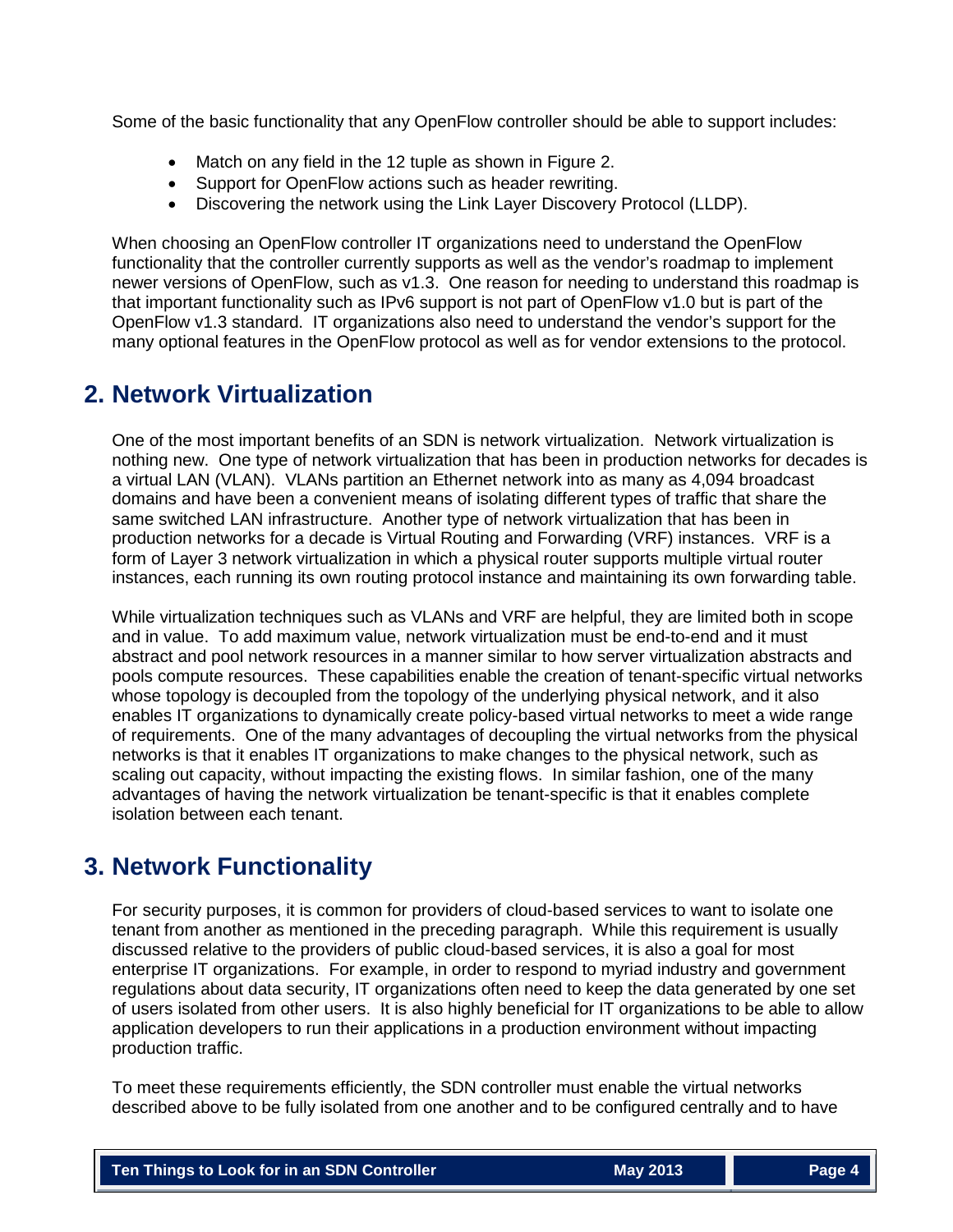those configurations automatically enforced. As shown in **[Figure 2](#page-2-1)**, there is a 12-tuple of header fields that are used to match flows in the flow table. In order to have the most flexibility in terms of how flows are routed, it is important that the SDN controller can make routing decisions based on multiple header fields. It is also important that the controller can define QoS parameters on a flowby-flow basis.

Relative to routing traffic, a key networking feature of an SDN controller is its ability to discover multiple paths from the origin of the flow to its destination and to split the traffic for a given flow across multiple links. This capability eliminates the limitations of the spanning tree protocol and increases both the performance and scalability of the solution. This capability also eliminates the need to add to the complexity of networks by adding new protocols such as TRILL (Transparent Interconnection of Lots of Links) or SPB (Shortest Path Bridging).

A traditional LAN is a combination of Layer 2 and Layer 3 networks. The value of having both Layer 2 and Layer 3 networks is not diminished just because of SDN. As such, the SDN controller must support a rich set of constructs that enable the creation of Layer 2 and Layer 3 networks within a tenant-specific virtual network. This includes the ability to create Layer 2 networks that switch the traffic between end points and the ability to create Layer 3 networks that route the traffic that flows between Layer 2 networks. It also includes constructs that are described below that enable operators to implement functionality such as intelligent filtering.

# **4. Scalability**

The traditional LAN is deployed in a multi-tiered architecture in which Layer 3 routing functionality is used to connect multiple Layer 2 networks. These traditional LANs do not scale very well when supporting east-west traffic because at least one Layer 3 device, and most likely multiple Layer 3 devices, are in the end-to-end path.

An SDN enables IT organizations to move to a scale-out model of networking whereby they add networking functionality when needed, and the SDN controller enables them to manage all of the networking functionality as if it was one device. A key consideration relative to the scalability of an SDN is the number of switches that an SDC controller can support. In the current environment, IT organizations should expect that the controllers they acquire can support a minimum of 100 switches, but they should also realize that the number of switches that a controller can support will depend on the SDN use cases that are being supported.

IT organizations that are evaluating SDN need to be aware of the fact that network broadcast overhead will limit the scalability of the solutions they implement. As a result, when evaluating SDN controllers, IT organizations need to ensure that the controller can mitigate the impact of network broadcast overhead. Another factor that limits the scalability of an SDN is the proliferation of flow table entries that occurs because without some form of optimization, a hop-by-hop entry is required for each flow. As a result, when evaluating SDN controllers, IT organizations also need to ensure that the controller can minimize the proliferation of flow table entries. One way this can be accomplished is by having the SDN controller use header rewrites in the core of the network. If this technique is implemented, the only unique flow table entry is at the ingress and egress of the network.

Another aspect of scalability is the ability of the SDN controller to create an SDN that can span multiple sites. This capability enables the movement of VMs and virtual storage between sites. To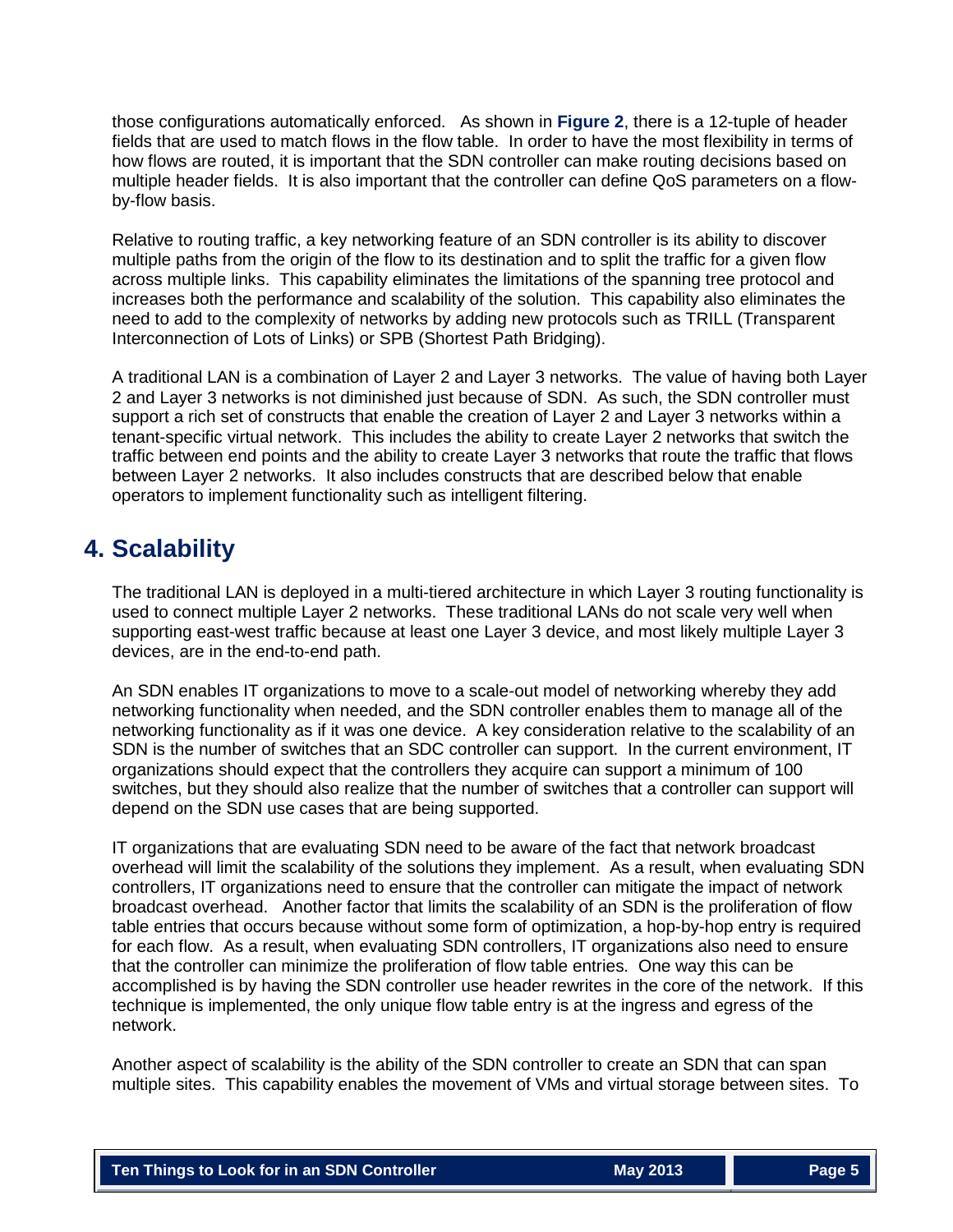maximize the benefit of this capability, the SDN controller must allow the network policies for routing and forwarding to be automatically applied to the migrated servers and/or storage.

### **5. Performance**

As previously described, one of the key functions of an SDN controller is to establish flows. As such, two of the key performance metrics associated with an SDN controller are the flow setup time and the number of flows per second that the controller can setup. These performance metrics heavily influence when additional SDN controllers must be deployed. For example, if the switches in a production SDN initiate more flows than can be supported by the existing SDN controller(s), more controllers must be added.

Flows can be setup in one of two ways: proactively or reactively. Proactive flow setup occurs before the packet arrives at the OpenFlow switch, and so when the first packet arrives at the OpenFlow switch, the switch already knows what to do with the packet. This results in negligible setup delay and no real limit on the number of flows per second that the controller can support. Ideally, the SDN controller pre-populates the flow tables to the maximum degree possible.

In contrast, reactive flow setup occurs when the OpenFlow switch receives a packet that doesn't match the flow table entries and hence the switch has to send the packet to the controller for processing. Once the controller decides how to process the flow that information is cached on the OpenFlow switch and the SDN controller determines how long to keep the cache alive.

The time associated with reactive flow setup is the sum of the time it takes to send the packet from the OpenFlow switch to the SDN controller; the processing time in the SDN controller and the time it takes to send the flow modification message back to the OpenFlow switch and to populate the flow table on the switch. The key factors that affect flow setup time include the processing power of the switches that are attached to the controller and processing and I/O performance of the Controller. The processing and I/O performance of the controller are influenced by a number of factors. For example, a controller whose software is written in C will be faster than one whose software is written in Java. In the current environment, IT organizations should expect that SDN controllers should not be a bottleneck in the creation/deletion of flow entries controlled by the switch.

### **6. Network Programmability**

In the traditional IT environment, configuring the network is done on a device-by-device basis. This approach is time consuming and error prone and it leads to inconsistency. This approach is also static, as the configurations don't change as network conditions change. The static nature of the traditional approach to network programmability leads to a reduction in the potential performance of the network.

As noted, one of the key characteristics of an SDN is that there are programmatic interfaces into the controller. One example of the type of programmability that IT organizations should look for in an SDN controller is the ability to redirect traffic. For example, for security reasons an IT organization may choose to have traffic that is inbound to a server go through a firewall. However, in order to not consume the resources of the firewall with clean traffic, the IT organization may want to choose to redirect the traffic that is outbound from the server to not go through the firewall. This is difficult to accomplish in a traditional networking environment.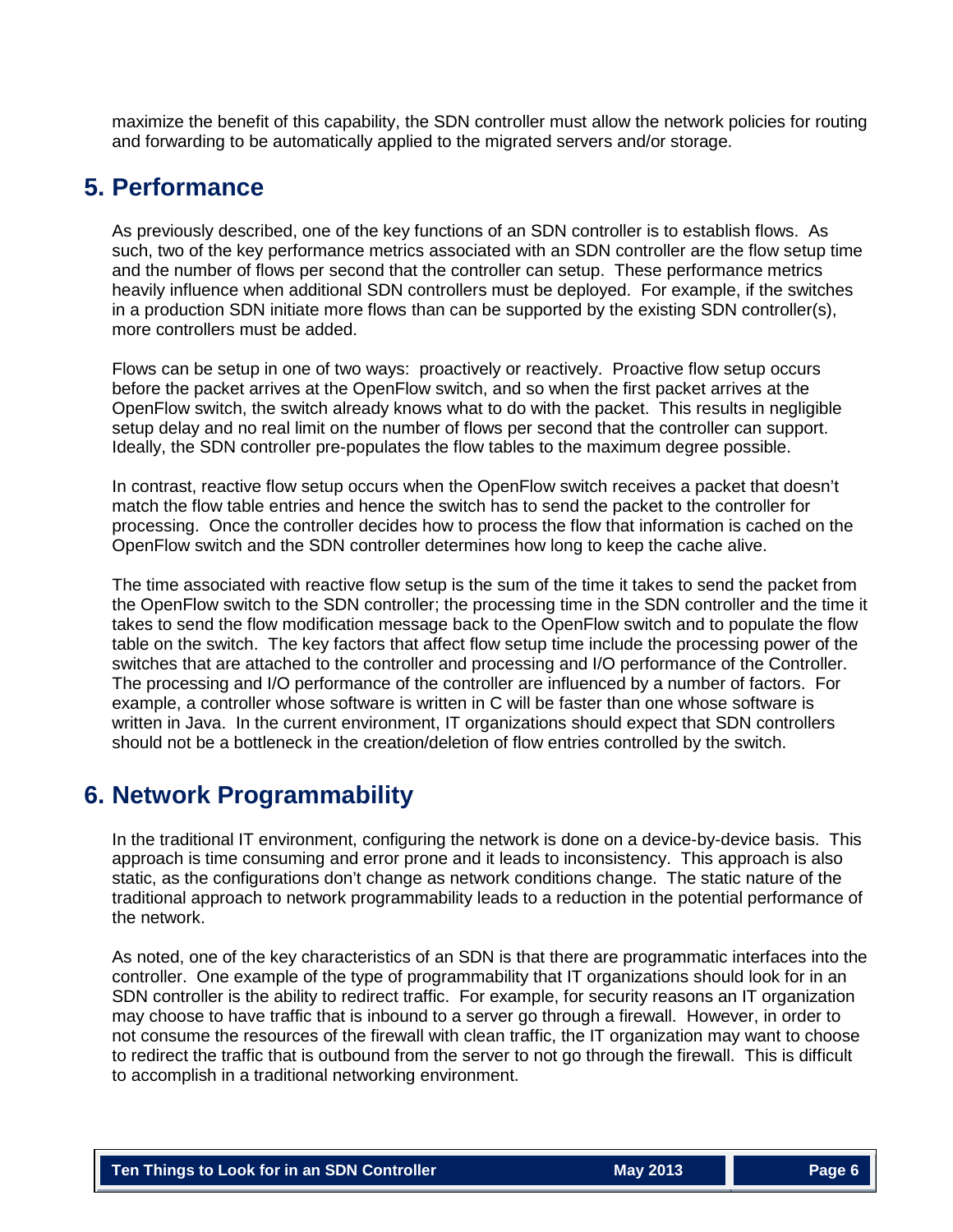Another example of the type of programmability that IT organizations should look for in an SDN controller is the ability to apply sophisticated filters to packets. These filters can be thought of as dynamic, intelligent ACLs. Simple ACLs can be based on direct packet header matching and can be used to determine whether to drop or pass packets. In contrast, the SDN controller should be able to apply filters that consist of complex combinations of multiple packet header fields. The filters should be able to be deployed dynamically on the virtual networks and it is the role of the SDN controller to push the associated flow table entries down to the switches. An SDN controller can also support programmability by providing templates that enable the creation of scriptable CLIs that, unlike traditional configuration management, allow for the dynamic programming of the network.

Another way that an SDN controller enables programmability is by implementing a northbound API as is shown in Figure 1. The northbound API makes the control information that has been centralized in the controller available to a potentially unbounded set of SDN applications that are capable of dynamically changing the underlying network to perform tasks such as forwarding packets over the least expensive path or changing the QoS settings based on the available bandwidth or other factors. These SDN applications include traditional network services such as firewalls and load balancers as well as orchestration systems such as OpenStack. These applications could also include traffic engineering or applications that gather data that is used to perform tasks such as managing the network or enabling usage sensitive chargeback.

## **7. Reliability**

Part of the value provided by an SDN controller is that intelligence in the controller performs design validation as part of configuring the network and that design validation eliminates manual errors and hence increases network availability. In spite of that capability, one of the criticisms of SDN is that the SDN controller is a single point of failure and hence the controller decreases overall network availability. To counter that criticism, IT organizations that are evaluating SDN controllers need to understand the functionality that the controller offers that increases network reliability. One technique that an SDN controller can use to increase network reliability has already been discussed. That technique is the ability to discover multiple paths from the origin to the destination. If the SDN controller then sets up multiple paths between the origin and the destination, the availability of the solution is not impacted by the outage of a single link. Alternatively, if the SDN controller only sets up a single path from origin to destination, when faced with a link failure, the controller must be able to rapidly reroute traffic onto an active link. This requires that the controller is continually monitoring the network topology.

Relative to the availability of external connections, it is important that the controller support technology and design alternatives, such as the Virtual Router Redundancy Protocol (VRRP) and Multi-Chassis Link Aggregation Group (MC-LAG), which are intended to increase network reliability.

In terms of the availability of the controller itself, it is critical that the controller be built using both hardware and software redundancy features. It is also imperative that the SDN controller enable clustering. For example, clustering two SDN controllers in an active/hot standby mode increases reliability and clustering three or more SDN controllers, with one in hot standby mode, increases the availability, scalability and performance of an SDN controller. However, in order for the clustering to provide for very fast failover times, it is important that the solution is capable of maintaining the synchronization of the memory between the active and standby controllers.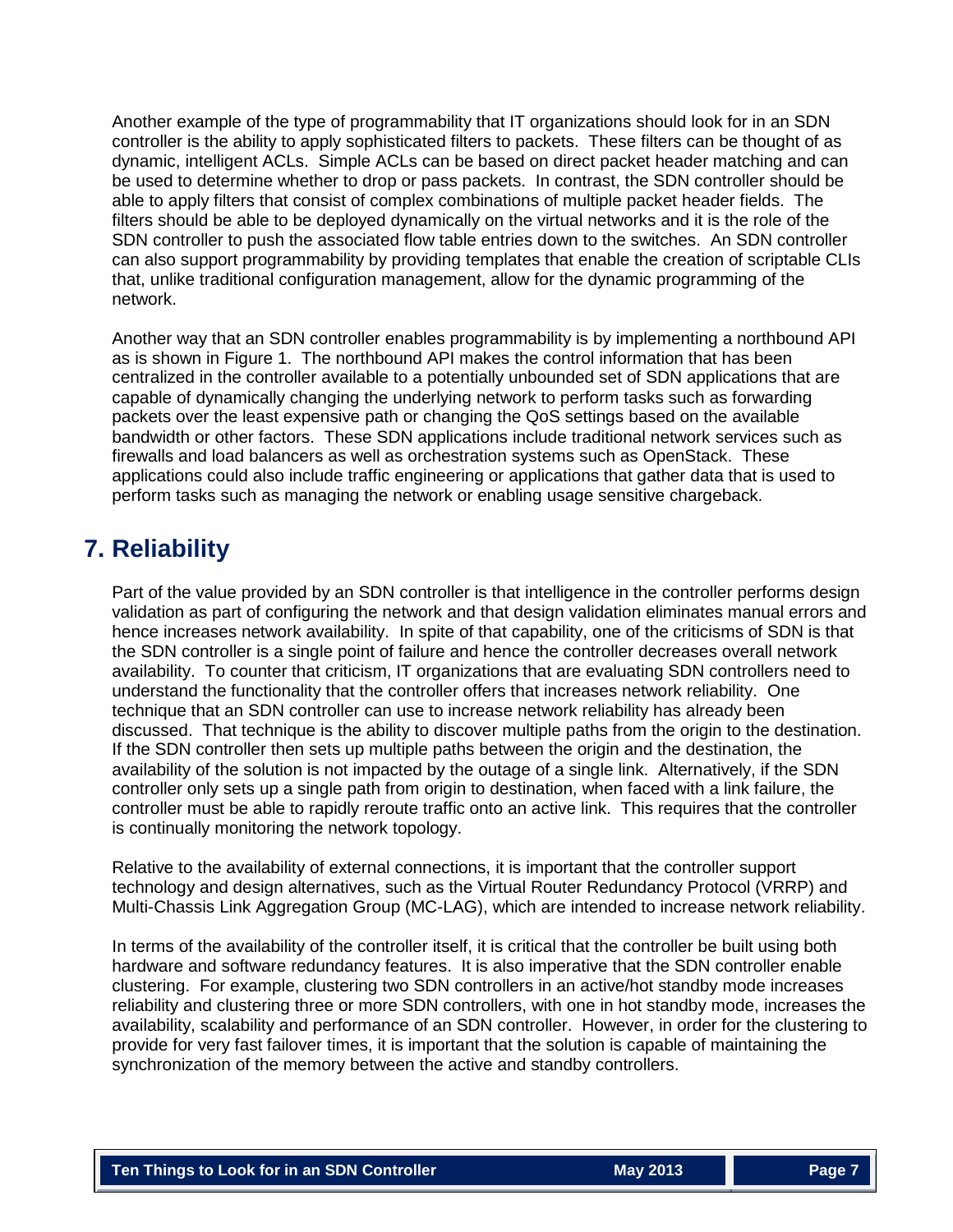## **8. Security of the Network**

In order to provide security to the network, an SDN controller must be able to support enterprise class authentication and authorization of the administrators of the network. In addition, network administrators must be able to lock down access to SDN control traffic by following the same type of procedures that they use to lock down other key forms of traffic, such as management traffic.

Some of the additional security-related functionality that an SDN controller should provide was already discussed. One example of that functionality is the ability to apply sophisticated filters to packets, which can alternatively be referred to as the ability to implement dynamic, intelligent ACLs. Another example of that functionality is the capability of the controller to ensure that each tenant that is sharing the infrastructure has complete isolation from all of the other tenants. In addition, because an SDN controller is a candidate for a malicious attack, SDN controllers need the ability to both rate-limit the control communications, and to be able to alert the network administrators when the network is experiencing a suspected attack.

## **9. Centralized Monitoring and Visualization**

As highlighted in the 2012 Application and Service Delivery Handbook<sup>[4](#page-7-0)</sup>, in the majority of instances in which the performance of an application is degrading, the degradation is noticed first by the end user and not by the IT organization. One of the primary reasons why IT organizations are often unaware of degraded application performance is that in the traditional IT environment, IT organizations lack visibility into the end-to-end network flows. For example, sFlow is a widely accepted technology for monitoring networks. One of the limitations of sFlow is that it only focuses on a subset of the fields in the 12-tuple that is shown in **[Figure 2](#page-2-1)**; e.g., the IP address of the source. Another limitation is that sFlow uses sampling to achieve scalability. This means that based on a defined sampling rate, an average of 1 out of N packets is randomly sampled, and typically the sampling rate is reduced as the speed of the network is increased. This type of sampling doesn't provide the level of detail that is required for applications such as detailed troubleshooting or usage sensitive chargeback. It also doesn't provide the level of detail that is necessary to enable IT organizations to comply with the large and growing set of government and industry regulations.

One of the primary advantages of an SDN is that it enables IT organizations to have end-to-end network flow visibility. For example, in contrast to sFlow, OpenFlow can be used to collect counters on any defined flow. An SDN controller should be able to use OpenFlow data to identify problems in the network and automatically change the path that a given flow takes. The controller should also allow the IT organizations to monitor some classes of traffic and not monitor other classes. For example, an IT organization may choose to not monitor its replication traffic.

Being able to visualize a traditional network has always been both important and difficult. Both the importance and the difficulty of visualization is increased in an environment in which multiple virtual networks run on top of a physical network. In this case, the SDN controller must be able to discover and present to an IT organization a visualization of the physical links in the network. In addition, the controller must be able to present an IT organization with a visualization of the multiple virtual networks that run on the physical network. The controller must also allow IT organizations to see the flows from both the physical and virtual network perspective and to get more detailed information on each flow.

<span id="page-7-0"></span> <sup>4</sup> <http://www.webtorials.com/content/2012/08/2012-application-service-delivery-handbook-2.html>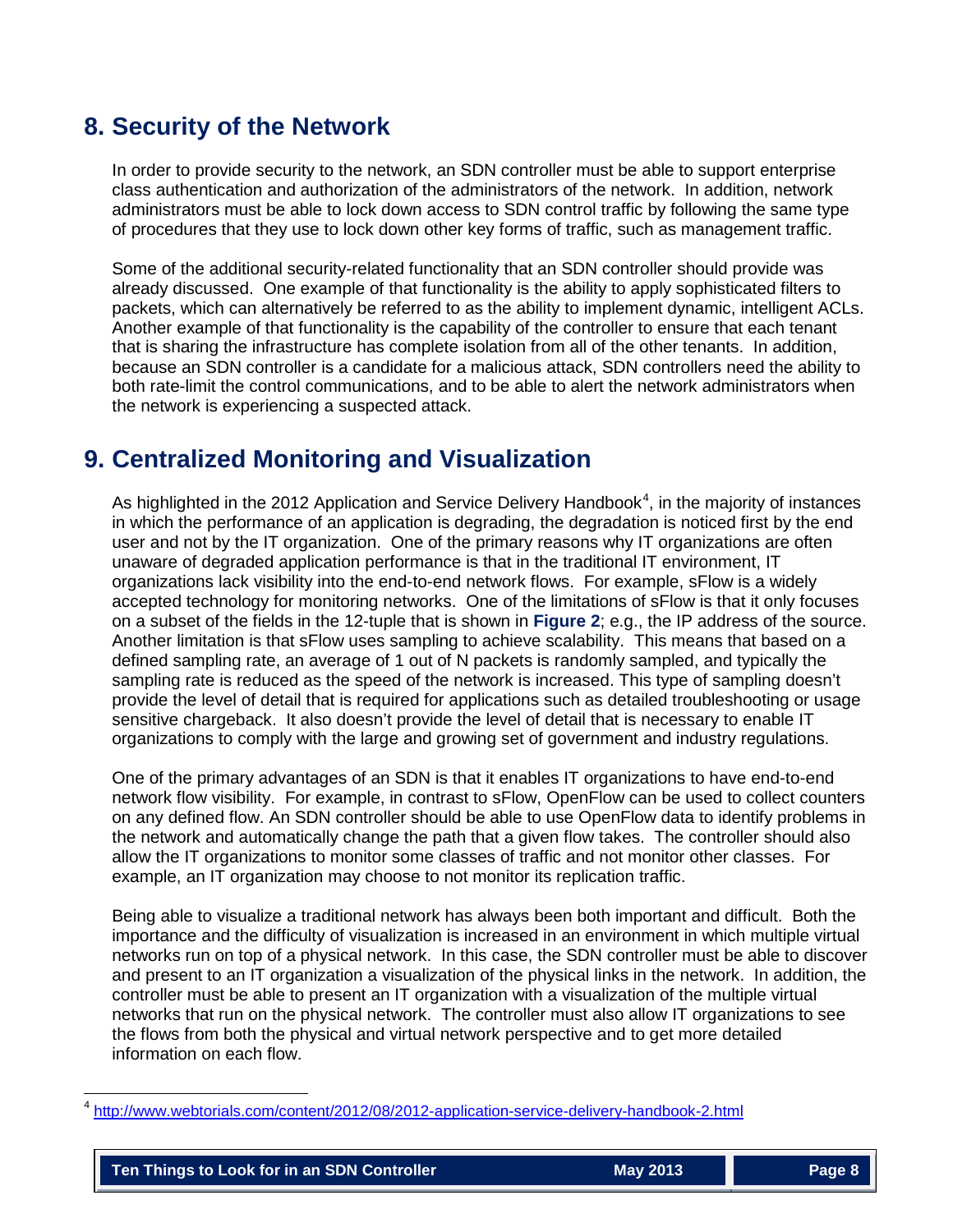Another key feature that IT organizations should look for is that it should be possible to monitor the SDN controller using standard protocols and techniques. It should, for example, be possible to monitor the health of the controller and the virtual networks that the controller supports using SNMP. The IT organization should determine if the SDN controller provides support for a wide range of standard MIBs and also provides private MIBs to enable the IT organization to monitor the virtual network elements. Ideally the SDN controller provides access to network information such as connected devices, port status, and link status via a REST API.

### **10.The SDN Controller Vendor**

Given the rapidly growing interest in SDN, numerous vendors have entered the market and many more have announced their intention to enter the market. Because of the volatility of the SDN market in general, and of the SDN controller market in particular, IT organizations that are evaluating SDN controllers need to focus not just on the technical attributes of the controller, but also on a couple of key attributes of the vendors who are providing those controllers.

One key attribute that IT organizations should evaluate is the overall technical competence of the vendor. In particular, IT organizations should evaluate the overall strength of the vendor as well as the depth of their engineering organization. One key litmus test that IT organizations should apply is "Does the vendor have the financial and technical resources to support the ongoing development that will be associated with SDN?" IT organizations cannot afford to have their SDN initiatives impaired by using a vendor that doesn't keep up with the rapidly changing SDN environment.

Another key attribute that IT organizations should evaluate is the resiliency of the vendor in the SDN marketplace. An IT organization that chooses an SDN controller vendor who exits the market in a year or two does harm to the company that they support and they do harm to the reputation of the IT organization within the company. While choosing an SDN controller vendor who is acquired by a larger company is potentially less harmful, it still causes harm. That follows because when a large company acquires a small company there is a tendency for the development of the small company's product to be slowed down and there is the potential for the direction of the product to change significantly. One of the reasons for that is because the process of assimilating the two companies consumes key resources in the small company. Another one of the reasons is because the types of IT professionals who are excited by working in a small company are often not satisfied working for a larger company and so they leave.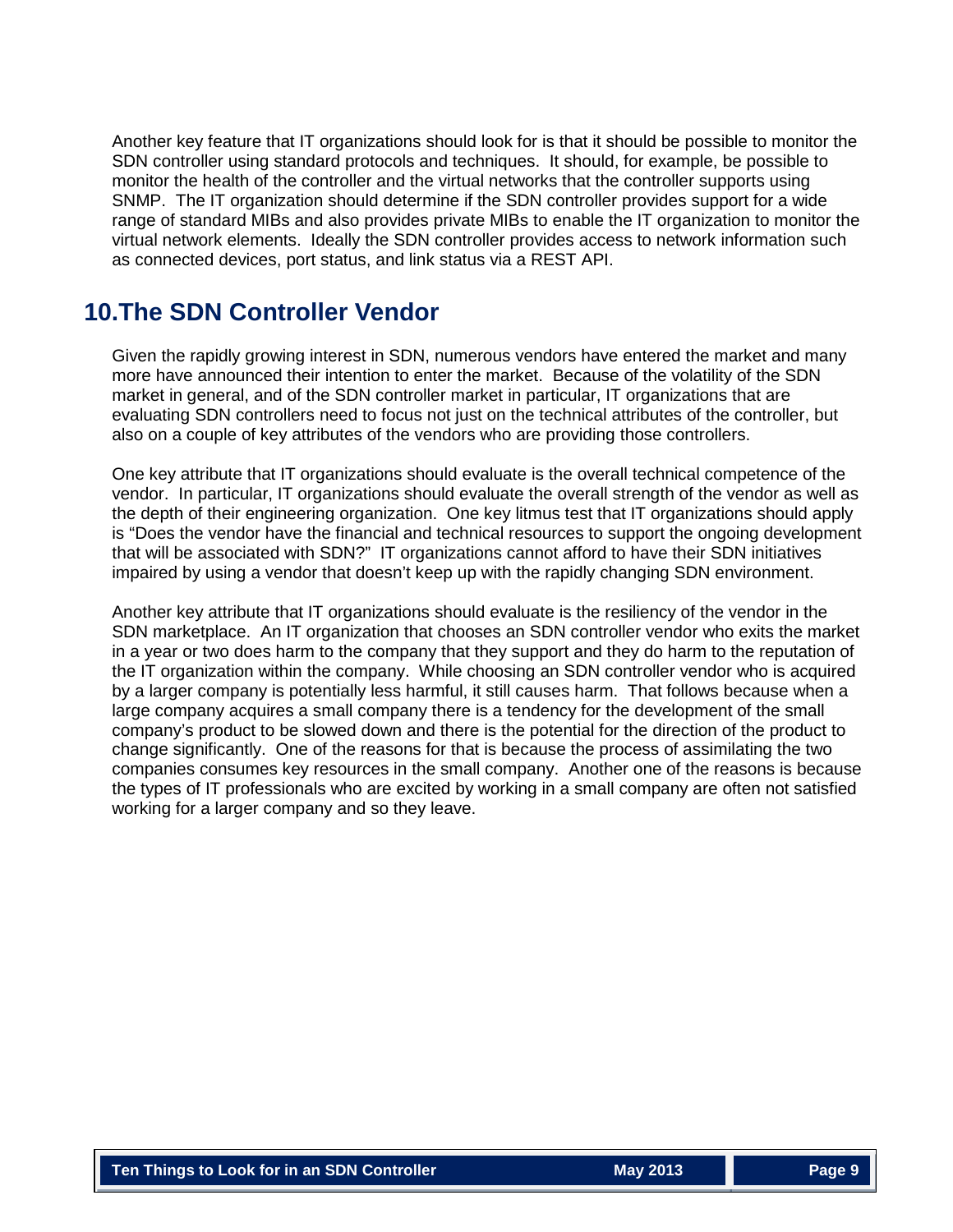### **Checklist of Key SDN Controller Functionality**

*Below is a checklist of the ten criteria that IT organizations should use to evaluate SDN controllers*.

#### **OpenFlow Support**

IT organizations need to understand the OpenFlow functionality that the controller currently supports, including support for optional features and extensions to the protocol. IT organizations also need to understand the vendor's roadmap to implement new versions of OpenFlow.

#### **Network Virtualization**

It must be possible to dynamically create policy-based virtual networks to meet a range of requirements. These virtual networks must abstract and pool network resources in a manner similar to how server virtualization abstracts and pools compute resources.

#### **Network Functionality**

This includes the ability to discover multiple paths from origin to destination and to split the traffic across multiple links. It also includes the ability to utilize a rich set of constructs that enable the creation of L2 and L3 networks within a tenant-specific virtual network.

#### **Scalability**

An SDN controller should be able to support a minimum of 100 switches. It must also be able to mitigate the impact of network broadcast overhead and the proliferation of flow table entries.

#### **Performance**

An SDN controller must be able to pre-populate the flow tables to the degree possible and it must have processing and I/O capabilities that ensure that the controller is not a bottleneck in the creation of flow entries.

#### **Network Programmability**

It must be possible to apply sophisticated filters to packets. The SDN controller should provide templates that enable the creation of scriptable CLIs that allow for the dynamic programming of the network.

#### **Reliability**

It must be possible to have multiple network paths from origin to destination. The SDN controller should also be built using both hardware and software redundancy features and it must be possible to cluster the controllers.

#### **Security of the Network**

It must be possible to apply enterprise class authentication and authorization and to completely isolate each virtual network. The SDN controller must be able to rate limit the control communications.

#### **Centralized Management and Visualization**

An SDN controller should enable the IT organization to choose the classes of traffic that it monitors and it should present to the IT organization a visualization of both the physical network and the multiple virtual networks that run on top of it.

#### **The SDN Controller Vendor**

The vendor must demonstrate that it has the financial and technical resources to support the ongoing development that will be associated with SDN. The vendor must also demonstrate its longterm position and momentum in the SDN marketplace.